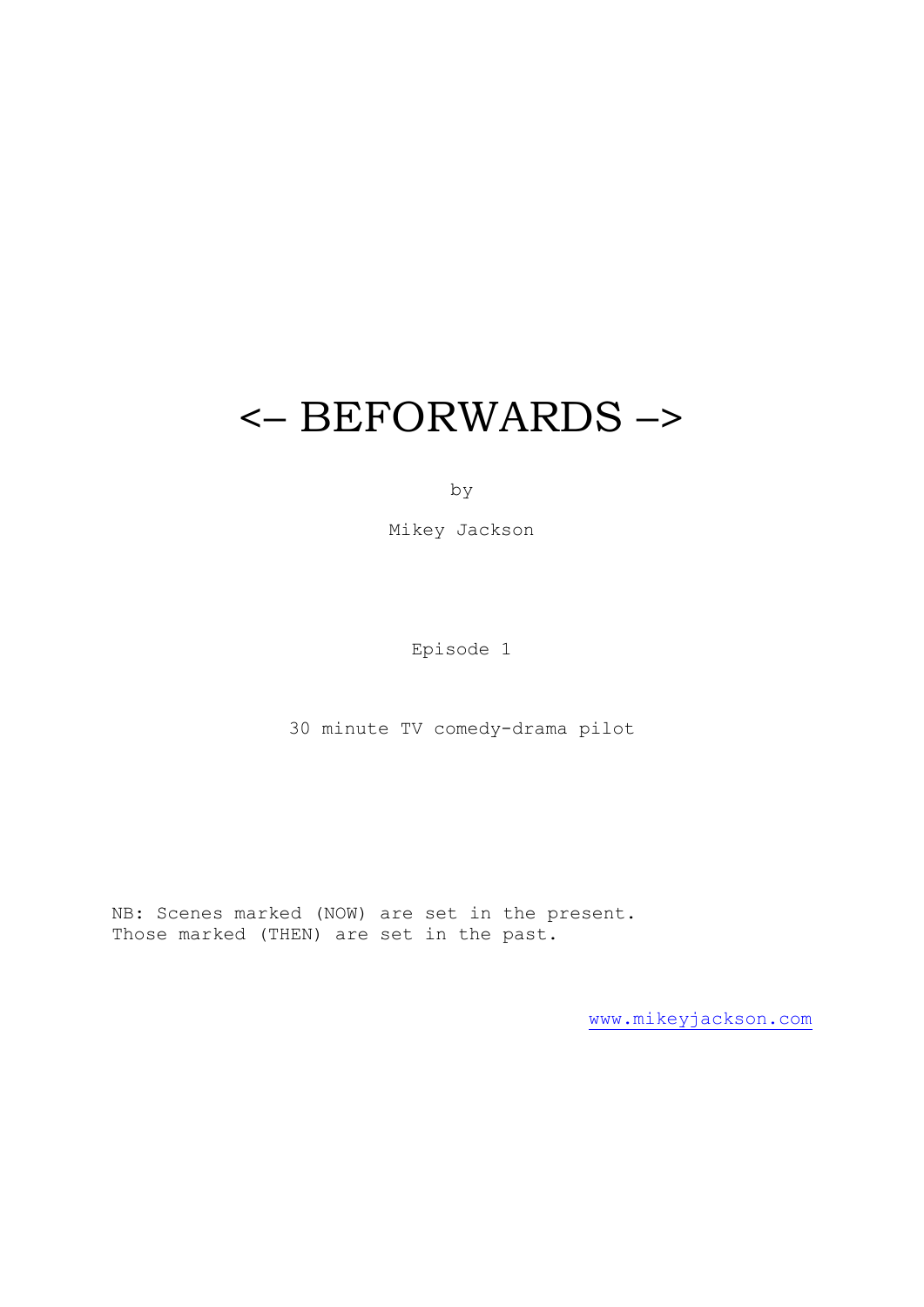#### **INT. FLAT – HALLWAY - EVENING (NOW)**

The front door bursts open. A WOMAN staggers in, draped in a wedding dress, white lace stained by blotches of blood.

She slams the door shut. Turns around. Props her back against the wood. Black lipstick. "Stitches" transfers on both cheeks. Oh, thank God, this is a Halloween costume.

Meet 20-something ALICE, sobbing madly, devastated.

#### **EXT. BUSY PEDESTRIANISED STREET – AFTERNOON (THEN)**

A carefree ALICE sails through herds of shoppers in a care assistant's uniform. Her hair is different. Shorter.

CAPTION: "THEN."

Argh, from nowhere, KYLE, a 20-something CHARITY MUGGER, clipboard in hand, leaps in front of her.

> KYLE Hellooooooooo!! Spare me a minute of your time?

> > ALICE

God, you scared the life out of me. Your intro needs serious work.

KYLE

Yeah, sorry, my bad. First day on the job. Bit clueless... so I'm following the advice my flatmate Cam gave me this morning. "Don't dither. Don't hesitate. Leap straight into action."

**ALICE** 

I... think he meant figuratively.

#### KYLE

Well, yeah, but people take one look at a charity mugger and leg it in the opposite direction. This way, I'm using the element of surprise... which isn't exactly working either. One woman threatened to have me arrested.

ALICE

I'd hate to think what else this Cam advised you to do.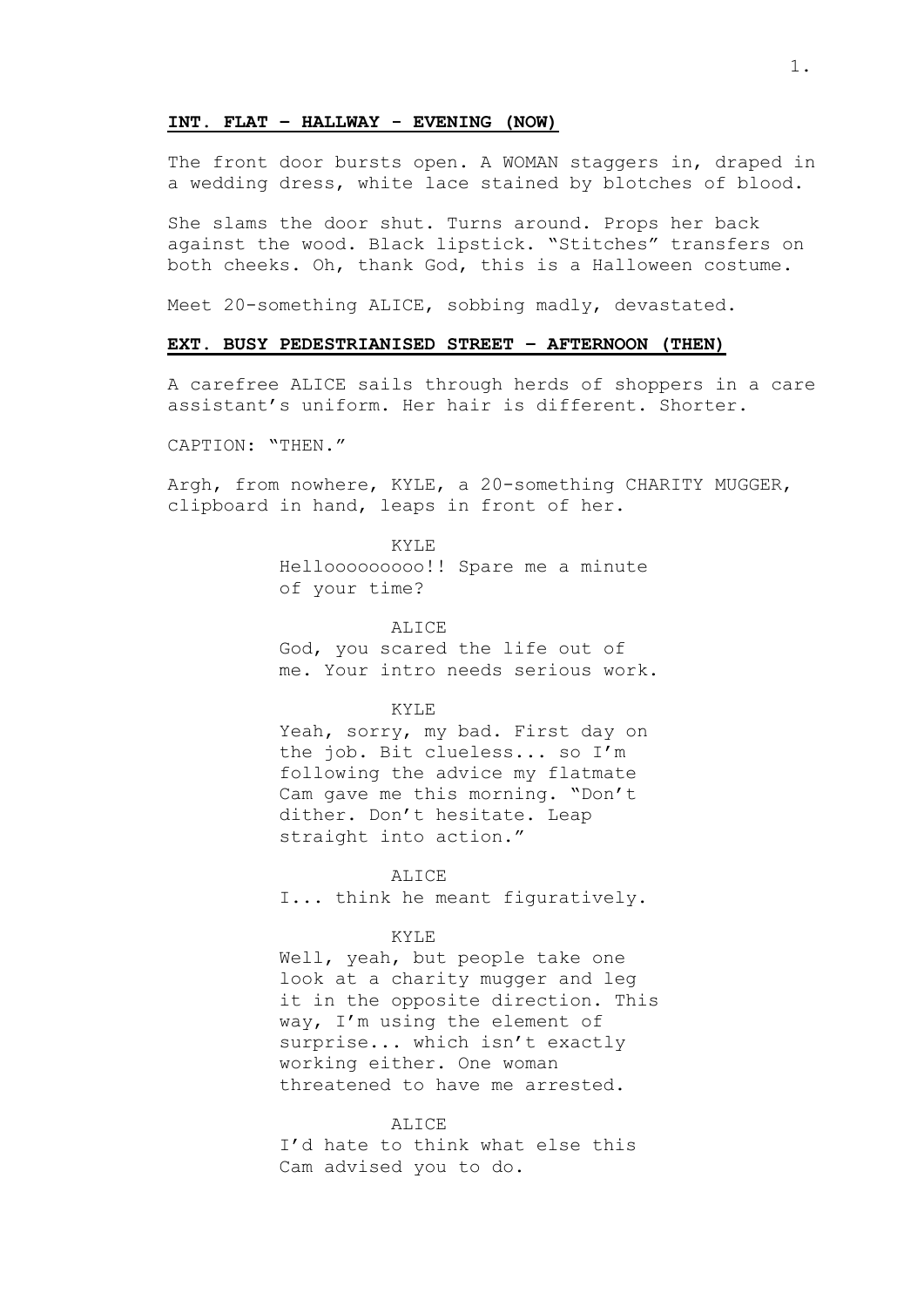## **INT. FLAT – KITCHEN – MORNING (THEN)**

Earlier. KYLE in his charity mugger gear, preparing two coffees, listening to advice from CAM, same age, suit and tie, "sharp salesman" written all over him.

CAM

Engage with your lead. Introduce yourself.

#### **EXT. BUSY PEDESTRIANISED STREET – AFTERNOON (THEN)**

KYLE

By the way... I'm Kyle.

ALICE

Alice.

#### **INT. FLAT – KITCHEN – MORNING (THEN)**

CAM

Get straight in there with your sales pitch.

## **EXT. BUSY PEDESTRIANISED STREET – AFTERNOON (THEN)**

KYLE Want to sign up? It's for a good cause.

## **INT. FLAT – KITCHEN – MORNING (THEN)**

CAM You have rehearsed it, right?

It's obvious that KYLE hasn't, but –-

KYLE

Yeah, course. Word for word.

#### **EXT. BUSY PEDESTRIANISED STREET – AFTERNOON (THEN)**

KYLE Um... rainforests... palm oil... stuff.

ALICE Oh, Kyle, you have to be the worst charity mugger ever. Good luck.

KYLE is dismayed to find ALICE losing interest and walking away.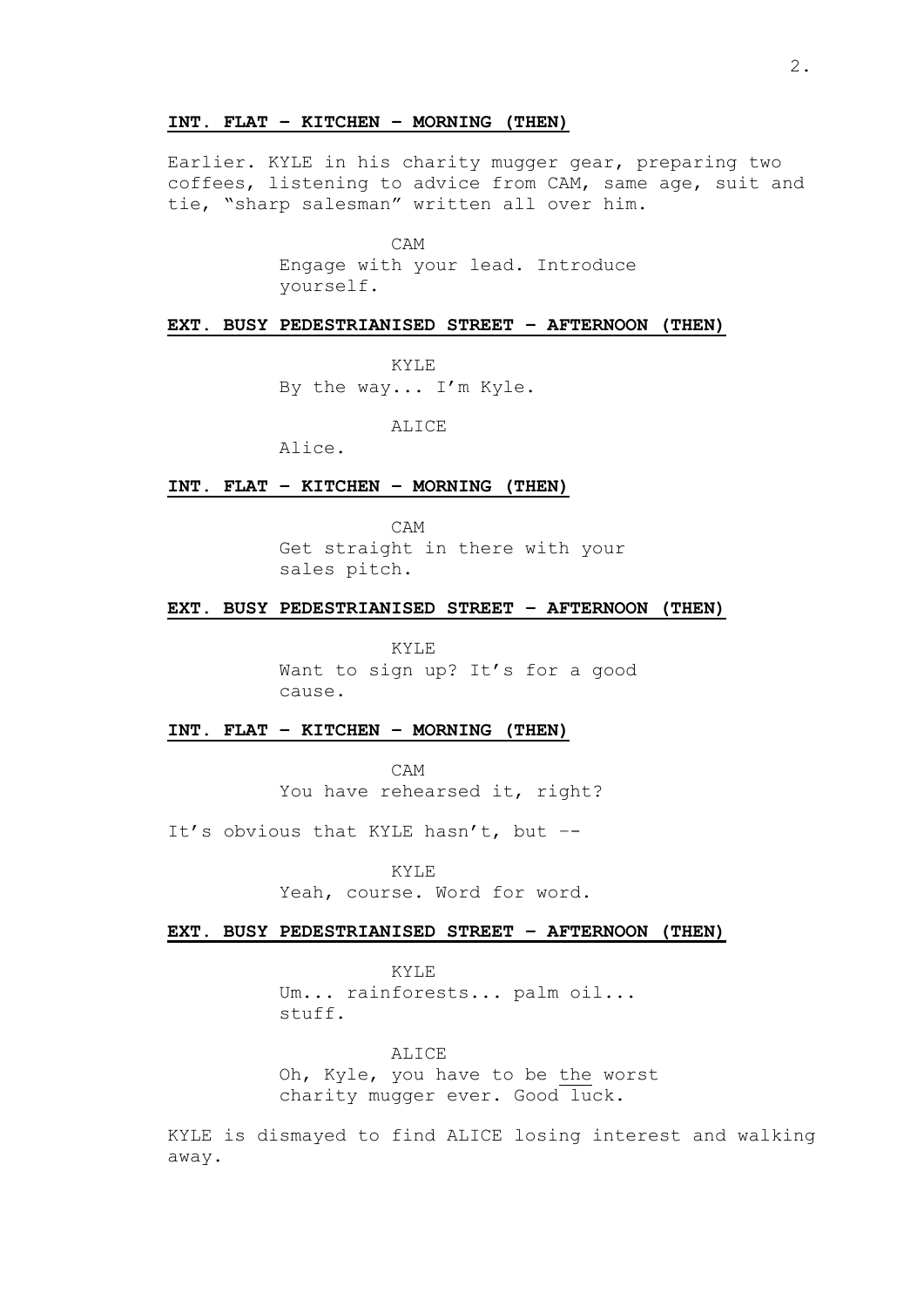#### **INT. FLAT – KITCHEN – MORNING (THEN)**

CAM

If you feel you're losing your lead, step up your campaign.

#### **EXT. BUSY PEDESTRIANISED STREET – AFTERNOON (THEN)**

KYLE

No, no, no, don't go. At least give me something.

## ALICE

Like what?

## **INT. FLAT – KITCHEN – MORNING (THEN)**

CAM Be bold. Be brave. Take that risk.

# **EXT. BUSY PEDESTRIANISED STREET – AFTERNOON (THEN)**

KYLE

Your phone number? So we can maybe, you know, arrange to go out for a drink... and talk about rainforests... palm oil... stuff.

**ALICE** For all I know, you could be an axe murderer.

KYLE I promise I'm not. And even if I was, it would be so ungentlemanly of me to bludgeon you to death on the first date.

ALICE I'm not sure. I've not long got out of a nightmare relationship.

KYLE

How nightmare?

#### **INT. HOUSE – ALICE'S BEDROOM – NIGHT (THEN)**

ALICE lays in bed, tired, irritated, her mobile phone pressed against her ear.

> ALICE It's three o'clock in the morning and you are hopelessly bladdered.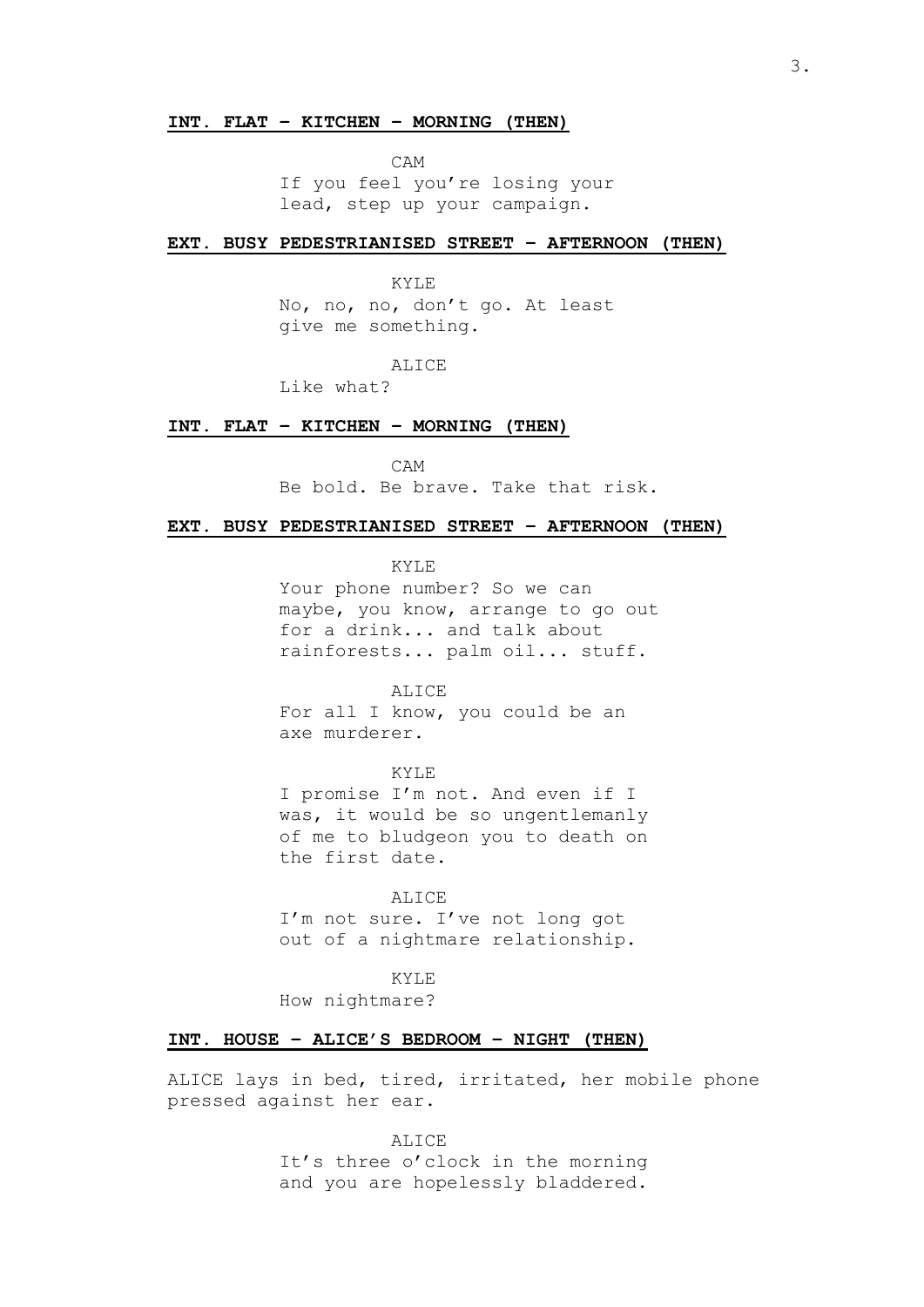She listens further.

ALICE I don't care how horny you're feeling. You are not coming over.

And then she sits bolt upright, goggle-eyed.

**ALICE** What do you mean you're standing naked in my front garden?

## **EXT. BUSY PEDESTRIANISED STREET – AFTERNOON (THEN)**

KYLE Woh. On a nutter scale of one to ten, your ex has got to be an eleven.

#### **INT. FLAT – KITCHEN – MORNING (THEN)**

CAM Finally, seal the deal with something profound. Something deep. The kind of big speech you'd find in a movie.

#### **EXT. BUSY PEDESTRIANISED STREET – AFTERNOON (THEN)**

In an overly performed profound tone –-

KYLE Alice. I'm not the type of guy who stands naked in your garden at 3AM. Take a chance on me. What's the worst that could happen?

## **INT. FLAT – HALLWAY - EVENING (NOW)**

ALICE. Still in that blood-stained wedding dress. In one hand, a set of keys. In the other, a packed suitcase. She places the keys on a nearby table. She won't be needing them anymore.

CAPTION: "NOW."

Out comes her phone. Floating in the air beside her, an animation of her contacts list shows us what she's doing in real-time. She selects KYLE from the list and hits delete. Delete contact? Are you sure? Yes. Contact deleted.

The girl offers the flat one final farewell glance --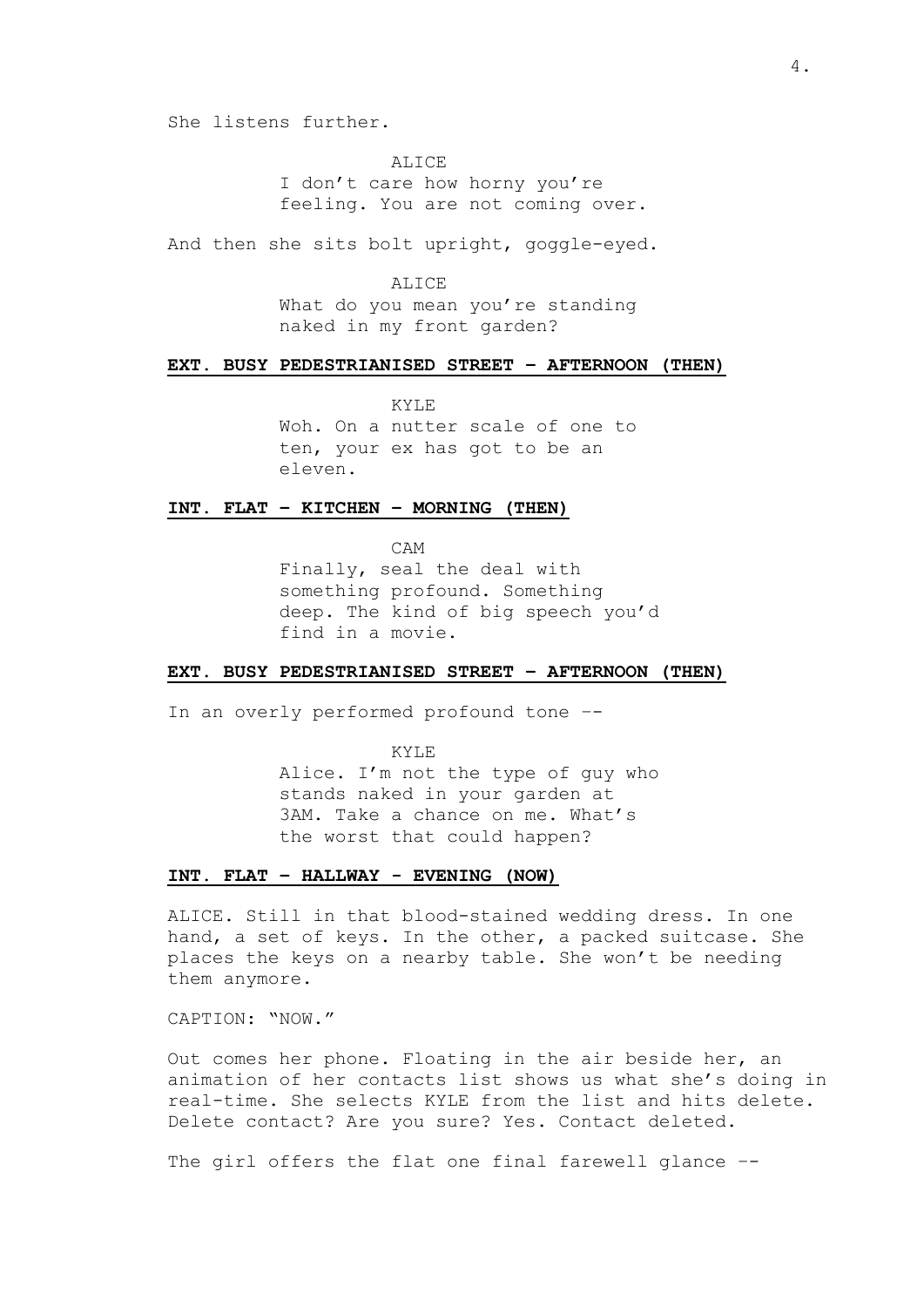ALICE Yeah. What's the worst that could happen?

–– and, beginning to choke up again, she leaves.

OPENING CREDITS.

## **INT. PUB - EVENING (THEN)**

KYLE, smart shirt and jeans, watches as CAM, dressed similar but sharper, feeds coinage to an ever-hungry fruit machine.

CAPTION: "THEN."

CAM I can't believe you asked her out. In broad daylight. Weren't you scared?

KYLE Terrified. But it seemed... right.

CAM

Oh, mate. Chatting up girls in the real world is so last century. You seriously need to embrace the modern age and download a –-

KYLE

A dating app, yeah, so you keep telling me. Personally, I'd rather take my chances old-school.

CAM

Get the frog out of here. A dating app is perfect for a shy guy like you. Zero face-to-face awkwardness. Equally zero poorly executed chat-up lines. Instead, win the girl over with perfectly composed text messages.

KYLE

I'm still not interested.

CAM

Kyle. Listen to me. If God meant for us blokes to stick with one girl at a time, why give us two testicles?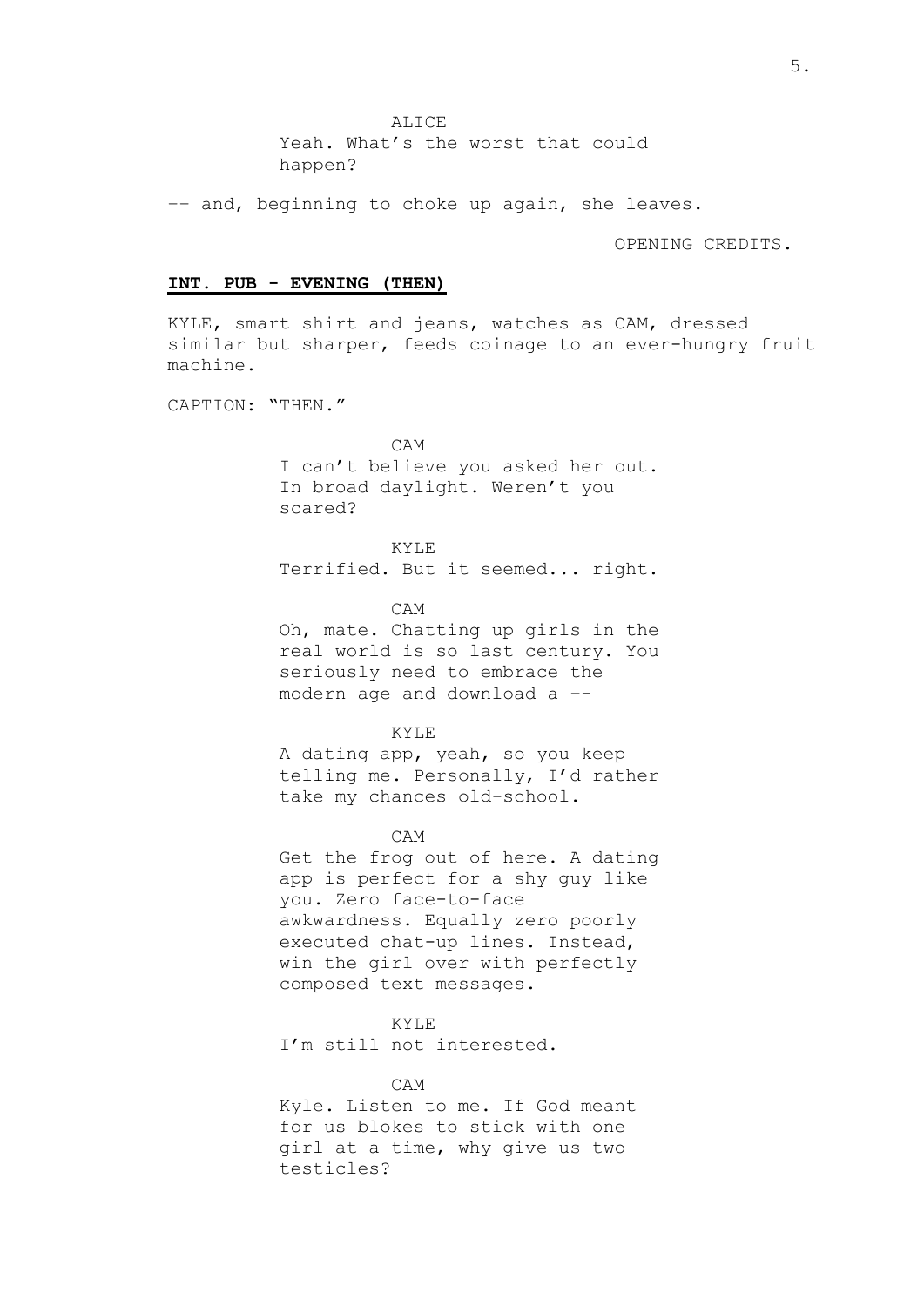KYLE That... doesn't even make sense. Besides, I don't need a dating app. I already have a date tonight.

CAM

That's if she turns up. Twenty notes says she blows you out.

#### KYLE

You're on.

They shake hands.

Then CAM pulls out his phone.

CAM Check out my latest. So fit.

A floating animation shows us that he's selecting a photo of a GIRL we will soon know as MEGAN.

He shows KYLE the piccie.

KYLE What happened to Danielle?

CAM

Deleted.

KYLE Oh, Cam. She was lovely. That stupid app has turned you into a cliché bastard. You never used to be so cold.

CAM Mate. Danielle spoke about baby names. On the second date! If that's not a warning sign, I don't know what is. I mean, can you seriously picture me ever settling down and having a kid?

## **INT. HOUSE – CAM AND MEGAN'S BEDROOM – EVENING (NOW)**

CAPTION: "NOW."

CAM, fully clothed, asleep on top of a double bed. In his arms is a YOUNG BABY BOY, gooing and gurgling. A halfconsumed bottle of formula milk lays redundant beside them.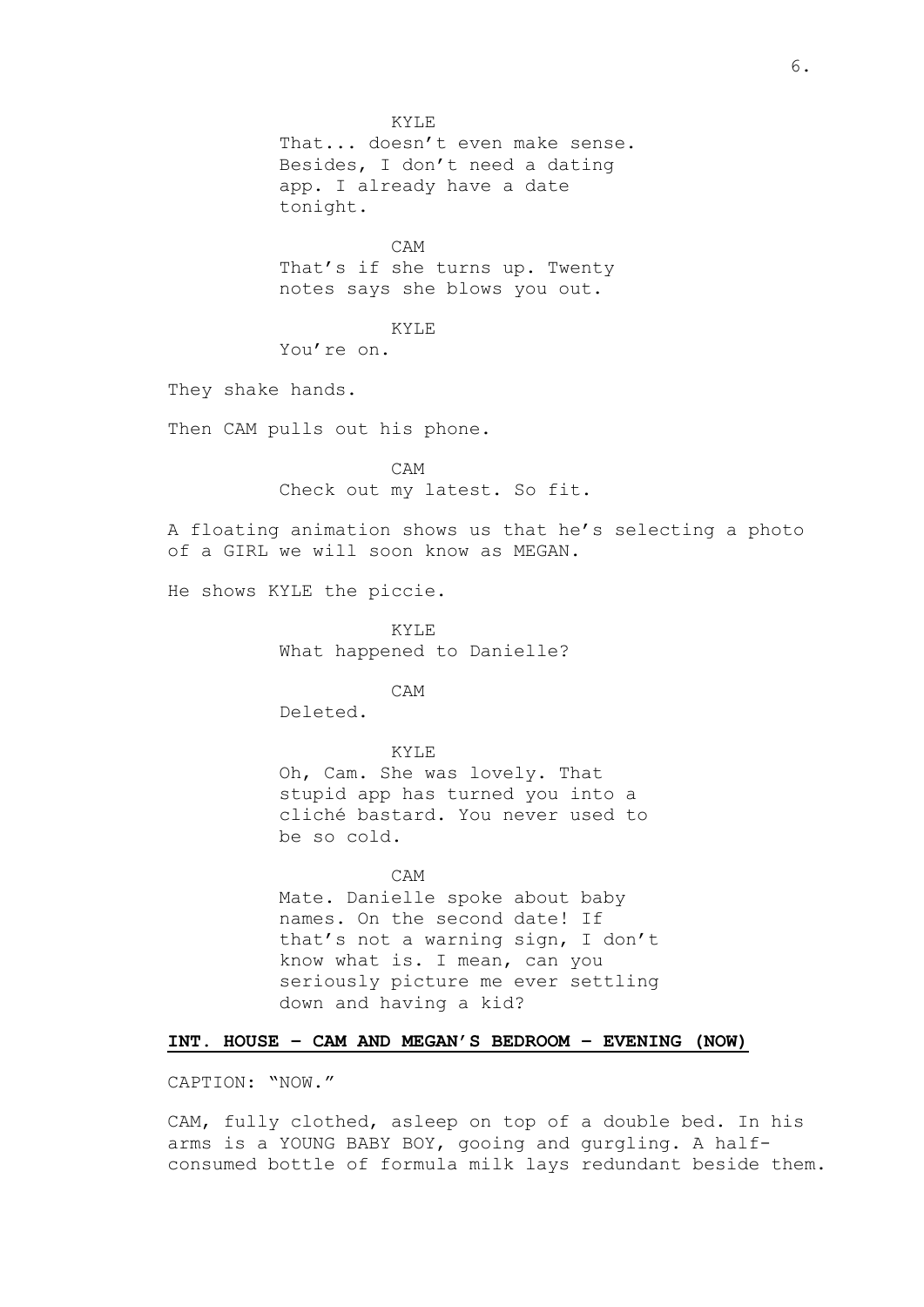#### **INT. HOUSE – HALLWAY – EVENING (NOW)**

CAM'S live-in girlfriend MEGAN arrives home, early 20s, the GIRL in the photo on CAM'S phone in the past timeline, but now with a different hairstyle. She peels off her trenchcoat to reveal a strip-a-gram outfit underneath.

## MEGAN

Cam?

No answer. So she begins to climb the stairs.

## **INT. HOUSE – CAM AND MEGAN'S BEDROOM – EVENING (NOW)**

MEGAN enters the bedroom and grins at the discovery of a zonked out father of their child. She can't resist it, she creeps over to him, puts her mouth close to his ear and –-

MEGAN

Wakey, wakey!

CAM wakes with a start, realises where he is, who he's supposed to be feeding. He hastily grabs the bottle, the teat shoved into his own mouth, oops, clumsy correction, the BABY'S mouth.

> CAM Wasn't asleep, resting my eyes.

MEGAN gives a "yeah, right" look. Plonks her bum on the bed.

> MEGAN I am so glad to be home.

> > CAM

Tough gig?

MEGAN Eightieth birthday party.

CAM Oh, please tell me you didn't do the full strip.

MEGAN Paid me double the going rate.

CAM What if you'd given him a heart attack?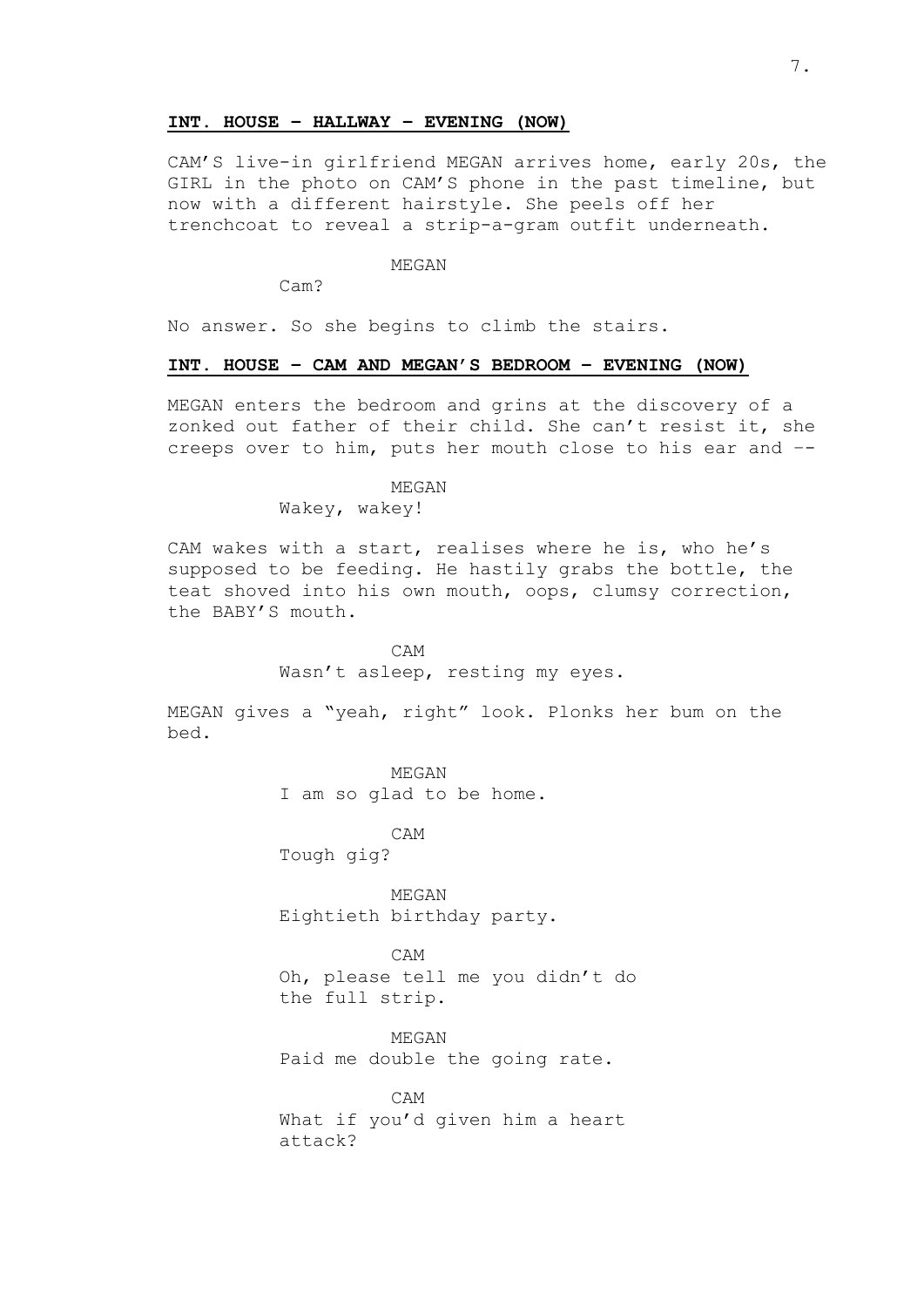You'll be pleased to know, her heart is still ticking.

CAM. Stunned. Her? He's just about to comment when the doorbell bing-bongs. He clambers to his feet and passes MEGAN the BABY.

> CAM Oooh, trick-or-treaters. Time to offer them my chocolate-covered sprouts.

## **INT. HOUSE – HALLWAY – EVENING (NOW)**

Platter of "chocolates" in hand, CAM opens the front door to... oh, it's ALICE; wedding dress, suitcase, all cried out.

ALICE

I've left him.

## **INT. BUSY PUB - EVENING (THEN)**

KYLE and ALICE stand at the bar, drinks freshly purchased.

CAPTION: "THEN."

KYLE I have to admit, Alice, I was worried you'd decided to no-show me.

ALICE I very nearly did. But then I thought about what you said.

KYLE Oh. Cool. –- Uh, which part exactly?

ALICE throws him a "like, duh" look as they both head for a vacant table at the far end of the pub.

> ALICE Taking a chance on you.

KYLE Oh, yeah, yeah, I knew that. I was... just testing you.

ALICE How's the charity mugging going?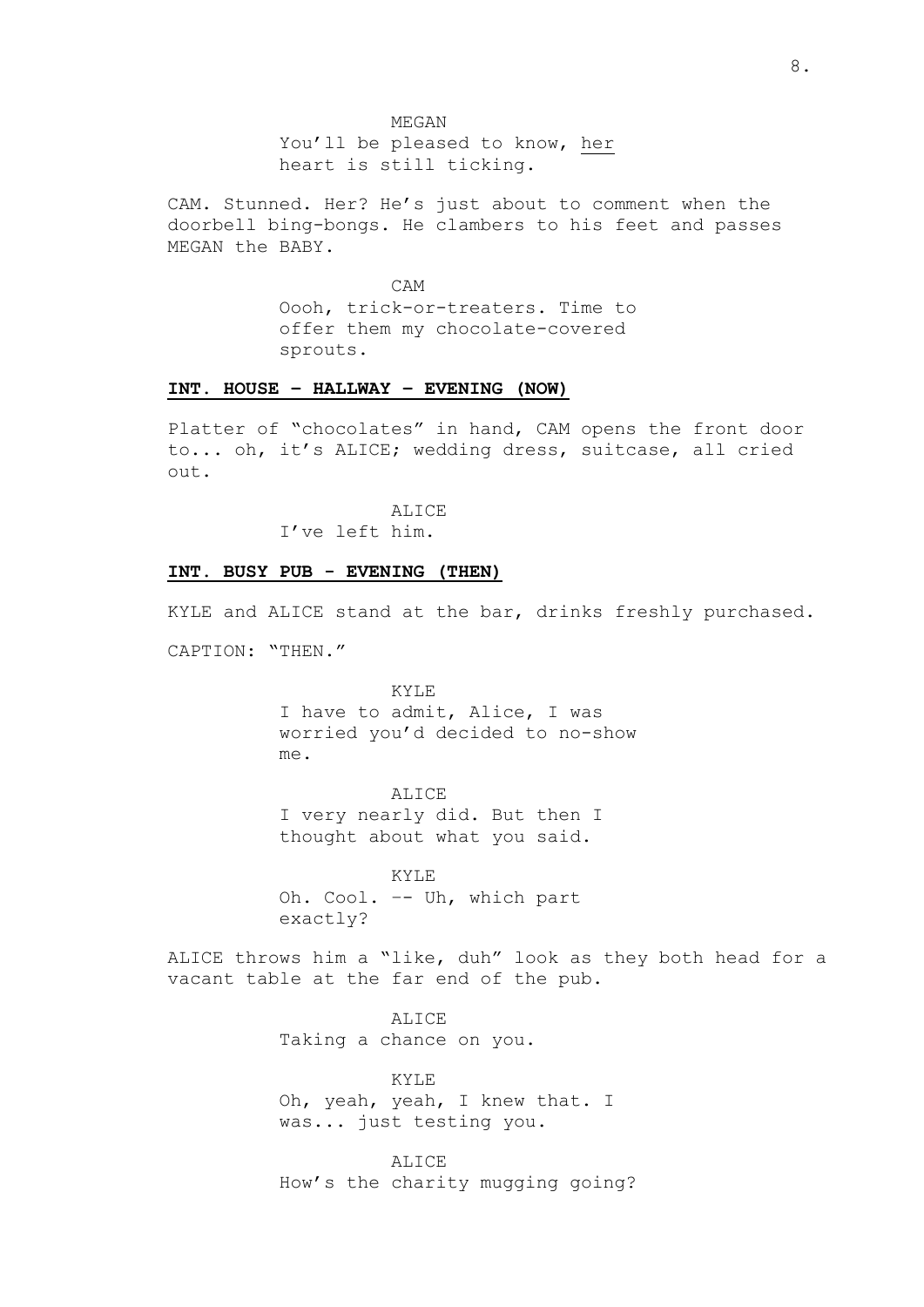KYLE I jacked it in. So not me. I only took the job 'cause I thought it would be a giggle. It's cool though, I have enough money to see me through for a while. And I own my flat outright, so zero worries there. They sit down at the table. ALICE is intrigued. ALICE Don't take this the wrong way, Kyle, but you don't look the homeowner type. KYLE My parents bought it for me. ALICE Wow. Generous. KYLE It was their way of saying sorry for giving me up as a baby. ALICE Oh, my God. You were adopted? KYLE I can't complain, I had a happy childhood. But when I came of age, I decided to track down my real folks. They couldn't be any more apologetic. They've been showering me with gifts ever since. ALICE

Sounds like you've got it made.

KYLE grimaces, staring into space, thinking about –-

# **INT. FLAT - LOUNGE – MORNING (THEN)**

–- a few weeks ago. KYLE on his mobile, looking distressed, holding a large rotary washing line upright by its pole.

> KYLE Dad. What were you thinking, buying me a rotary washing line? This flat has no garden. You know that.